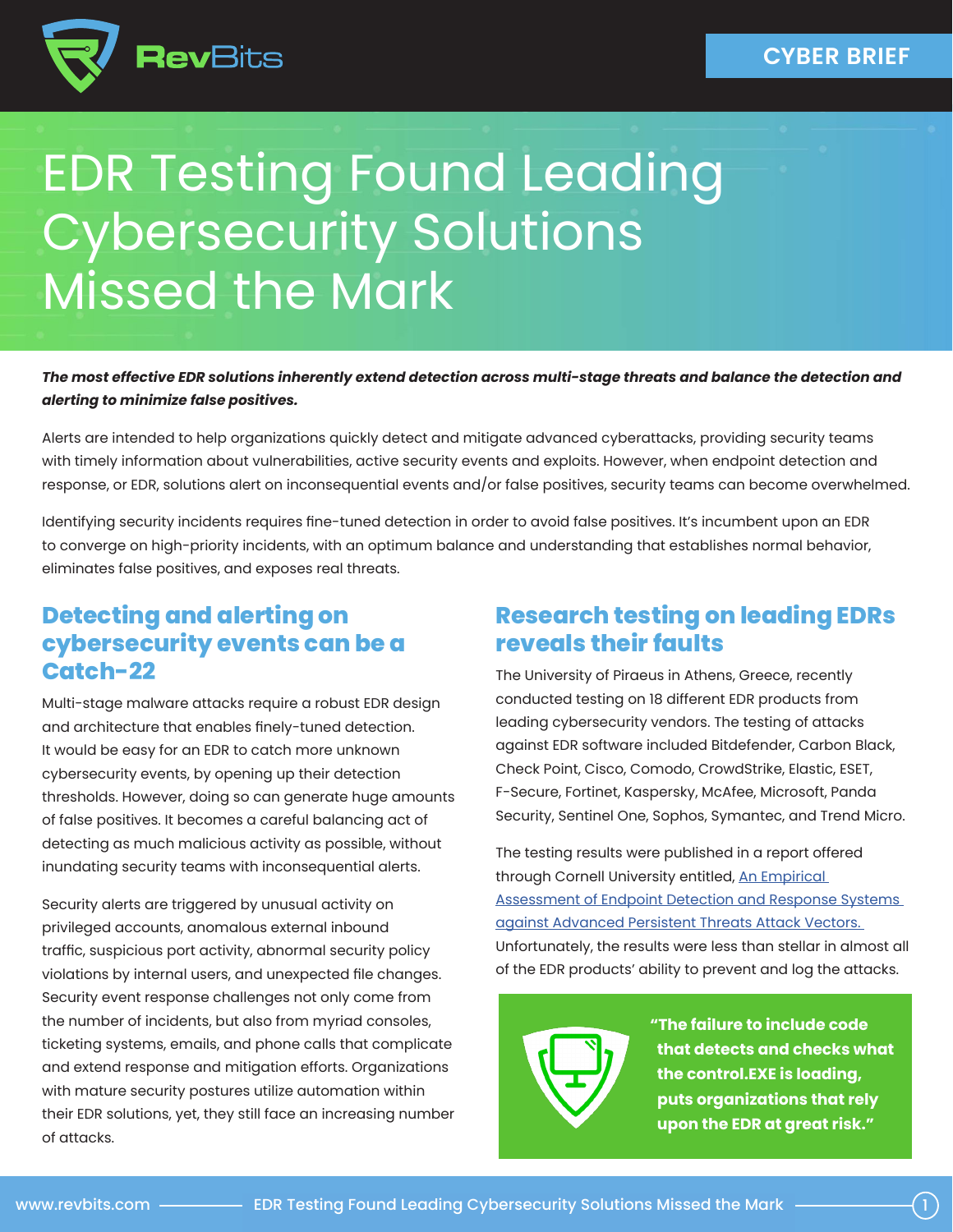

The tests consisted of simulating common advanced persistent attack (APT) kill chains, and hosted four common attack files, including a Windows control panel shortcut file (CPL), a Microsoft Teams installer that loaded the malicious DLL, an unsigned portable executable file (EXE), and an HTML application file (HTA). When executed, the malicious files exploited legitimate functions to load

and run Cobalt Strike Beacon backdoor. Cobalt Strike is a commercial, full-featured, remote access tool designed to execute targeted attacks and emulate the postexploitation actions of advanced threat actors.

#### **Test Results Summary**

The test results below show the majority of tested EDRs allowed would-be threat actors to slip through a company's defenses.

| <b>EDR</b>                                        | <b>CPL</b>       | <b>HTA</b>       | <b>EXE</b>       | <b>DLL</b>       |
|---------------------------------------------------|------------------|------------------|------------------|------------------|
| <b>Bit.Defender GravityZone Plus</b>              | $\boldsymbol{x}$ | $\boldsymbol{x}$ | ✓                | $\boldsymbol{x}$ |
| <b>Carbon Black Response</b>                      |                  | $\boldsymbol{x}$ | $\checkmark$     | $\checkmark$     |
| <b>Check Point Harmony</b>                        | $\boldsymbol{x}$ | ٠                | $\boldsymbol{x}$ | V                |
| Cisco AMP                                         | $\boldsymbol{x}$ | $\boldsymbol{x}$ | V                | ▼                |
| Comodo OpenEDR                                    | $\boldsymbol{x}$ | V                | $\boldsymbol{x}$ | $\checkmark$     |
| CrowdStrike Falcon                                | $\checkmark$     | V                | $\boldsymbol{x}$ | ✓                |
| <b>Elastic EDR</b>                                | $\boldsymbol{x}$ | V                | $\checkmark$     | x                |
| F-Secure Elements Endpoint Detection and Response | ٠                | t                | V                | $\boldsymbol{x}$ |
| <b>FortiEDR</b>                                   | $\boldsymbol{x}$ | $\boldsymbol{x}$ | $\boldsymbol{x}$ | $\boldsymbol{x}$ |
| Microsoft Defender for Endpoints                  | $\ast$           | $\boldsymbol{x}$ | $\boldsymbol{x}$ | V                |
| Panda Adaptive Defense 360                        | $\boldsymbol{x}$ | V                | $\ast$           | ✓                |
| Sentinel One (without test features)              | $\checkmark$     | V                | $\checkmark$     | X                |
| Sentinel One (with test features)                 | $\boldsymbol{x}$ | $\boldsymbol{x}$ | $\boldsymbol{x}$ | X                |
| Sophos Intercept X with EDR                       | $\boldsymbol{x}$ | $\boldsymbol{x}$ | ✓                |                  |
| Trend micro Apex One                              |                  |                  | $\checkmark$     | $\checkmark$     |
| <b>Endpoint Protection</b>                        |                  |                  |                  |                  |
| <b>EST PROTECT Enterprise</b>                     | $\boldsymbol{x}$ | $\boldsymbol{x}$ | $\mathbf{v}$     | ✓                |
| F-Secure Elements Endpoint Protection Platform    | ✓                | V                | V                | ✔                |
| Kaspersky Endpoint Security                       | $\boldsymbol{x}$ | $\boldsymbol{x}$ | $\boldsymbol{x}$ | ✓                |
| McAfee Endpoint Protection                        | $\boldsymbol{x}$ | $\boldsymbol{x}$ | ✓                | ✓                |
| Symantec Endpoint Protection                      | V                | $\boldsymbol{x}$ | ✔                | ✔                |

Table 1: Aggregated results of the attacks for each tested solution.

Notation: v: Successful attack,  $\blacklozenge$ : Successful attack, raised medium alert,  $\blacklozenge$ : Successful attack, raised minor alert,  $*$ : Successful attack, alert was raised  $\bigcirc$ : Unsuccessful attack, no alert raised,  $\bm{x}$ : failed attack, alerts were raised. † In two experiments supplied by the vendor, in the first it was detected after five hours, in the second it was detected after 25 minutes.  $\blacktriangledown$  Initial test was blocked due to file signature, second one was successful with another application.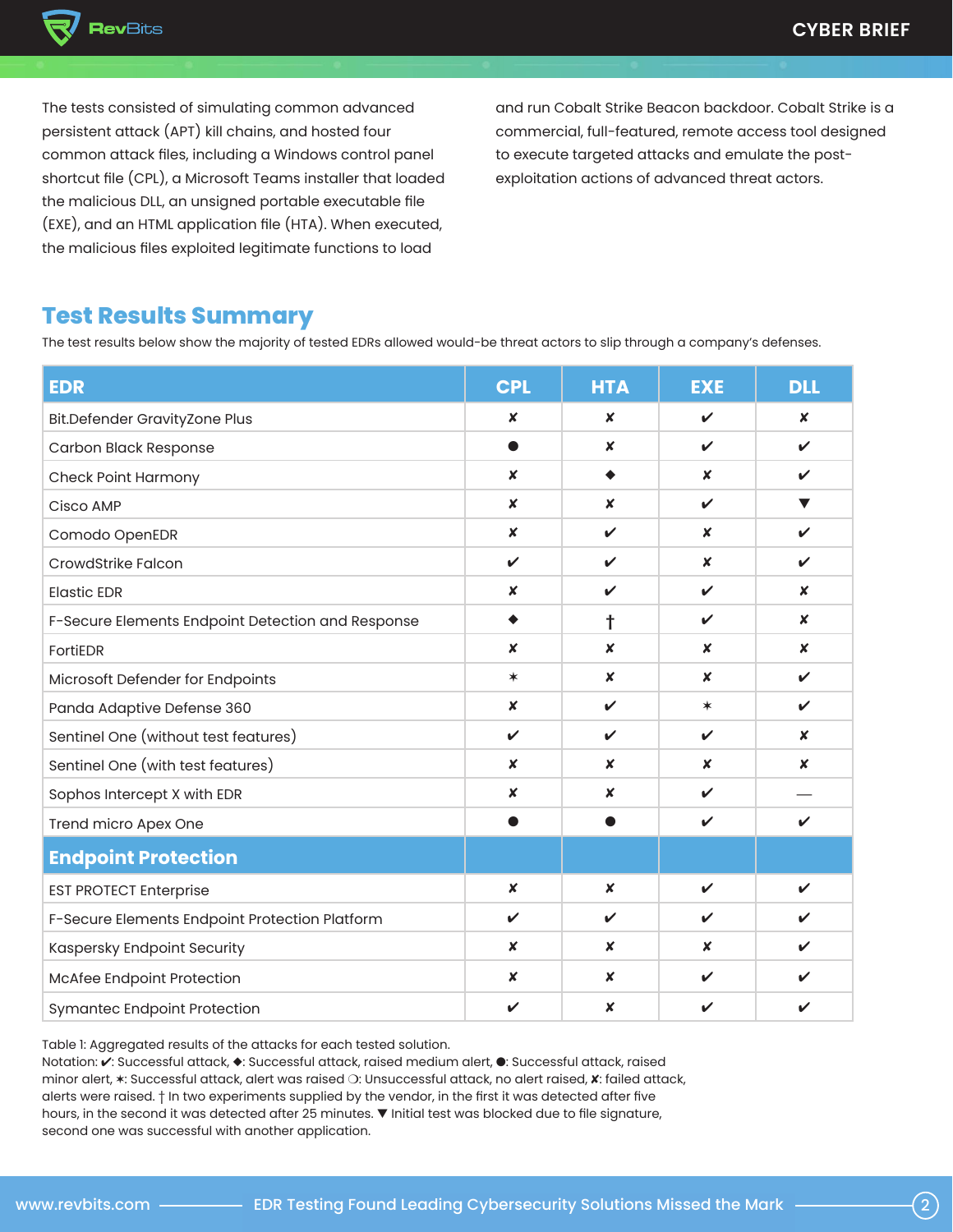



What is significant, and something organizations should be concerned about, is how these leading EDRs missed detecting the attack chain with the four files that enabled the Cobalt Strike Beacon backdoor, that are known regular payloads. These are typically sent as part of spearphishing email campaigns that EDRs are expected to detect, block, and alert security teams, when deployed inside a corporate network.

### **Short-sighted detection methods put organizations at risk**

All of the EDR products tested have detection capabilities that the vendor can dial up or down. However, the higher the detection sensitivity is turned up, the greater the

number of false positives. Another reason these EDRs failed the test is because they did not analyze the rundll32. exe properly, as CPL files can be weaponized to load an arbitrary malicious DLL via rundll32.exe.

In the test, the control file was loaded by rundll32.exe; a Windows core feature. The EDRs blindly trusted the CPL and rundll32.exe that loaded DLL via CPL. In doing so, they allowed the malicious Cobalt Strike Beacon to disguise the CPL, and run under the context of rundll32.exe. Because the EDRs didn't verify who started the rundll32.exe, and what rundll32.exe loaded, they couldn't know the source of the applet being loaded. In this case, the Microsoft Windows CPL applet was the Cobalt Strike malware, that turned into the applet.

In order to eliminate false positives, EDRs lower their scan detection capabilities by trusting core applications, like the Windows operating system rundll32.exe. The EDRs failed to include code that detects and checks what the control.exe loads. In this case, the rundll32.exe loaded a CPL that was not part of the Windows operating system. The malware could have been detected, if the EDRs had sandboxed the rundll32.exe for analysis, before being allowed to run.

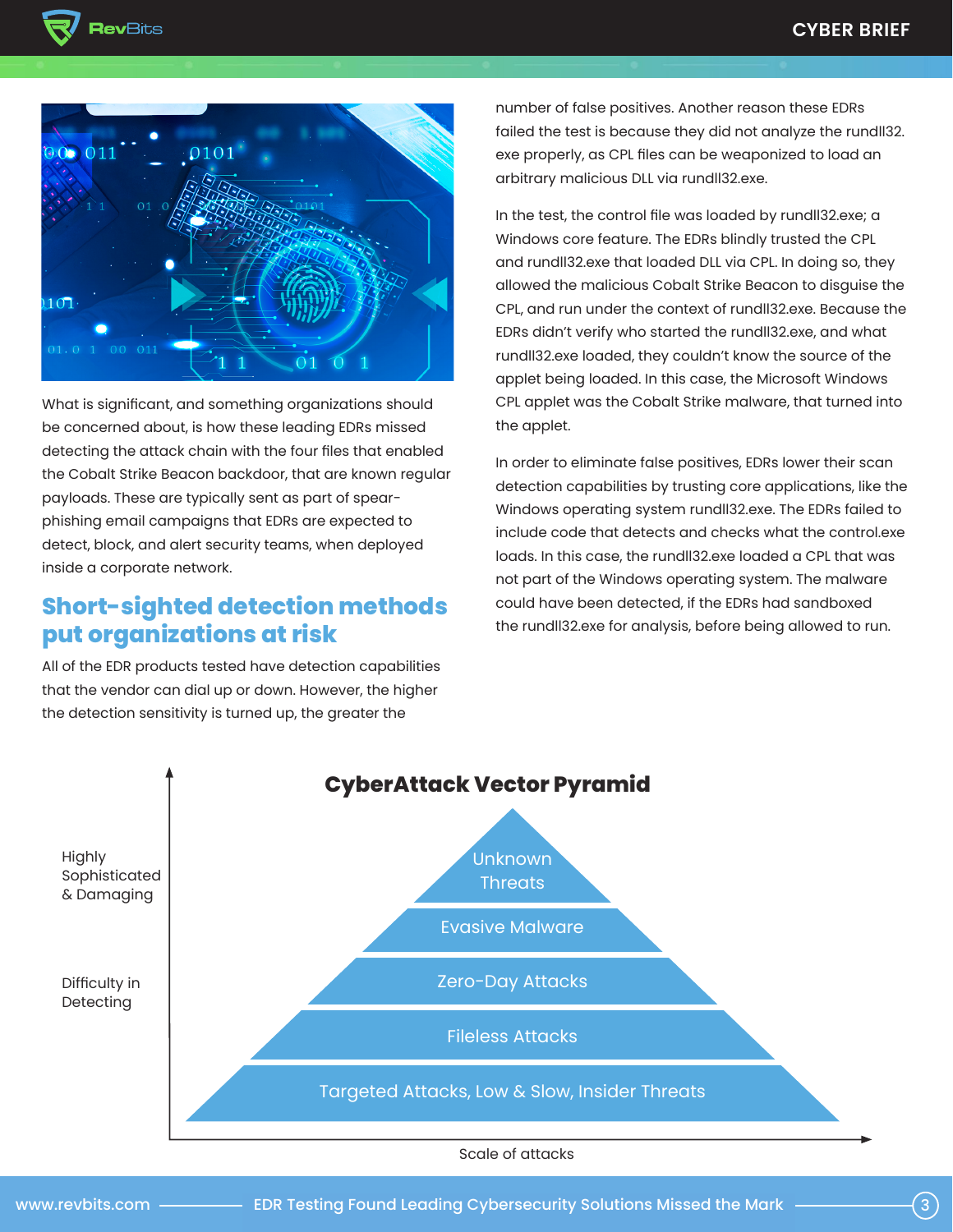

## **RevBits EPS unique architecture automatically extends detection across multi-stage attacks**

RevBits EPS is built upon a unique architecture, with detection mechanisms that go far beyond other EDRs. RevBits' custom handlers, or proprietary application loading detection capabilities, find multi-stage malicious activities attempting to impersonate Windows applications, signing processes and trusted processes. RevBits EPS also has an accurate detection engine that prevents false positives and a distinctive architectural design for application whitelisting, sandboxing, spawning, and parent/child process analysis.

Installing Shell extensions is another way hackers load malicious DLLs and avoid detection. RevBits prevents this by requiring admin approval before allowing Shell extensions, the same way we require driver approvals. RevBits EPS also accurately scans DLLs with our machine learning model to detect unknown malware.

When a new executable is asked to run on a device, if it isn't already whitelisted, RevBits EPS automatically puts it into a sandbox for analysis. Regardless of what may have been added to obfuscate the malware, RevBits EPS evaluates the entire process, including executables, leaving no ability for malware to hide within legitimate programs and applications. This both mitigates malware and eliminates false positives.

The HTML application file (HTA) used in the test is a script that, when double clicked on, spawned mshta.exe and executed the custom HTML and Javascript codes inside, which had more privileges than typical HTML inside a browser. In the test example, HTA loaded mshta.exe, that loaded a VB Script, which in return loaded a .NET DLL. This was allowed because the EDRs trusted the process. The result was a malicious .NET DLL loaded that bypassed the EDR. RevBits' ability to analyze Microsoft applications and processes is fundamental in preventing malicious code from entering and launching these types of attacks.



*RevBits Endpoint Security's (RB-EPS) main alert dashboard for an individual workstation. RB-EPS provides a feature rich robust GUI.*

Behavioral analysis diagnosis